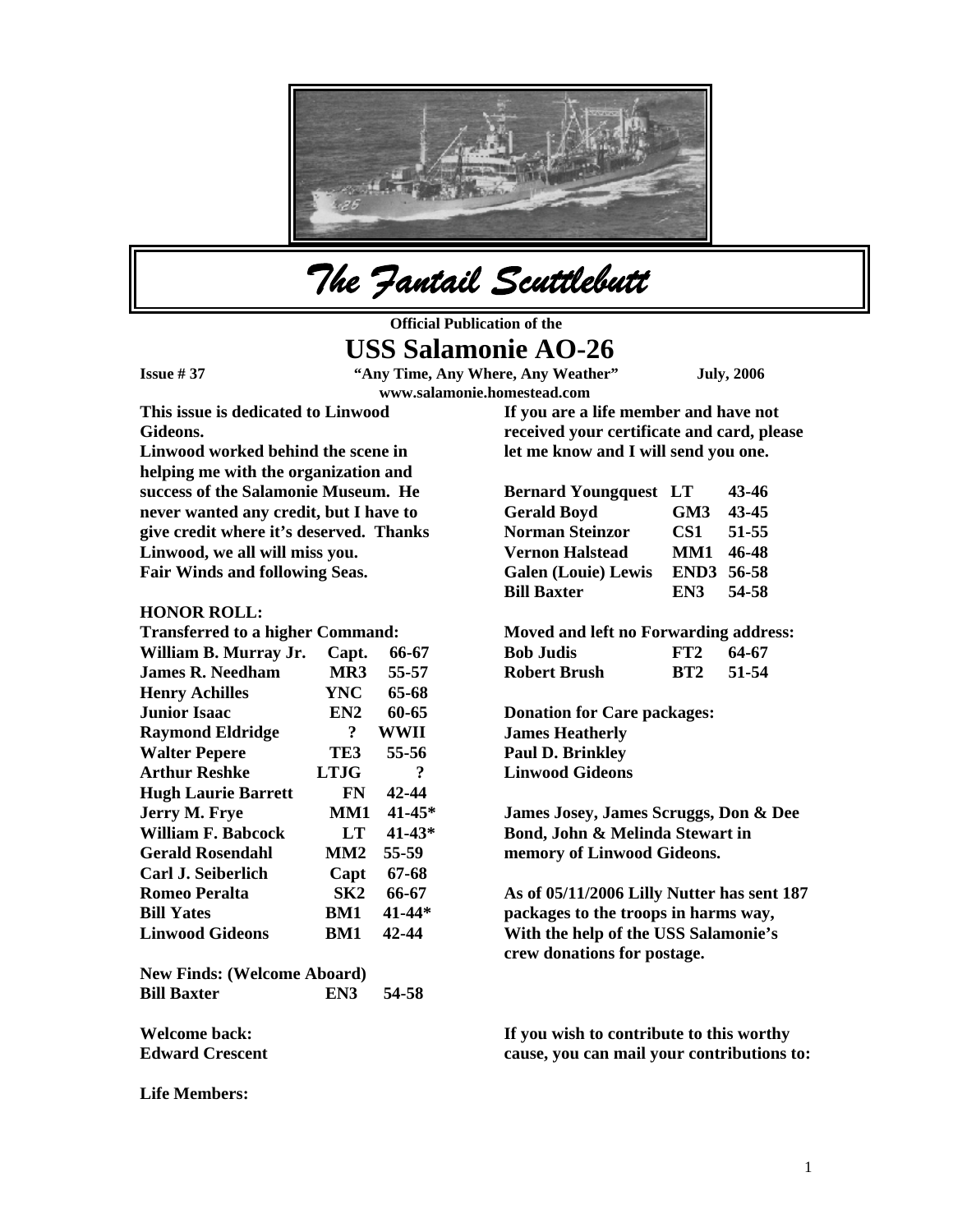**Ms: Lilly Nutter 801 Huntington Ave. Warren, Indiana 46792-9402** 

**If you or a member of your family is ill or recovering from surgery, or undergoing any kind of treatment, please let me know and we can acknowledge them and add them to our individual prayer lists: Sick or Recovering: Harry Gill (Knee Replacements (x2) Lois Perrault** 

**Dues 2006:** 

**Your dues for 2006 are now past due. If you have not paid them by now, please do so.** 

**Remit dues to: Tom Keske N12782 Three Mile Road Minong, WI. 54859 (715) 466-5956 [keske@centurytel.net](mailto:keske@centurytel.net)**

#### **Ships Bell.**

**The Bell of the USS Salamonie now has a new stainless steel frame and will be delivered to the museum within the next week or so.** 

**Members of Local Union 42, Plumbers and Steamfitters, Norwalk Ohio, in conjunction with the Joint Apprentice School and John Lichoff did the work.** 

**A small dedication service was held at the Union Hall training center, honoring and presentation of certificates to all the volunteer workers.** 

**A special certificate was given to Diederich Mechanical for donating all the material for the bell.** 

**The local press gave us good coverage and several veterans from all eras came to view and ring the bell. Several Salamonie crewmen from the surrounding area also attended.** 

**The bell can be viewed at our web site. [www.salamonie.homestead.com](http://www.salamonie.homestead.com/)**

**Reno Reunion 2006** 

**The Reno reunion was a success thanks to the tireless effort of Linda and Allen Dailey.** 

**The accommodations were great and all had a superb buffet banquet.** 

**The festivities opened with a prayer for our departed shipmates and the pledge of allegiance.** 

**Normal business was conducted. The presidents and treasurer's books, records and bank accounts were audited and certified by our CPA.** 

**Officer for the next year were nominated and elected by the body.** 

| President       | John D. Lichoff        |
|-----------------|------------------------|
| Treasurer       | <b>Tom Keske</b>       |
| <b>Chaplain</b> | <b>Raleigh Masters</b> |
| Trustee         | <b>Joe Cueno</b>       |
| Trustee         | <b>Tom Graham</b>      |

**A commemorative key chain and refrigerator magnet was given to everyone attending.** 

**SALAMONIE DAYS JUNE 30 – JULY 4, 2006 WARREN, INDIANA** 

**Motel: CONFORT INN 7275 SOUTH 75 E. (I-69, EXIT 78) WARREN, INDIANA 46792 (260) 375-4800 (Managers: Ryan & Christine Patel)**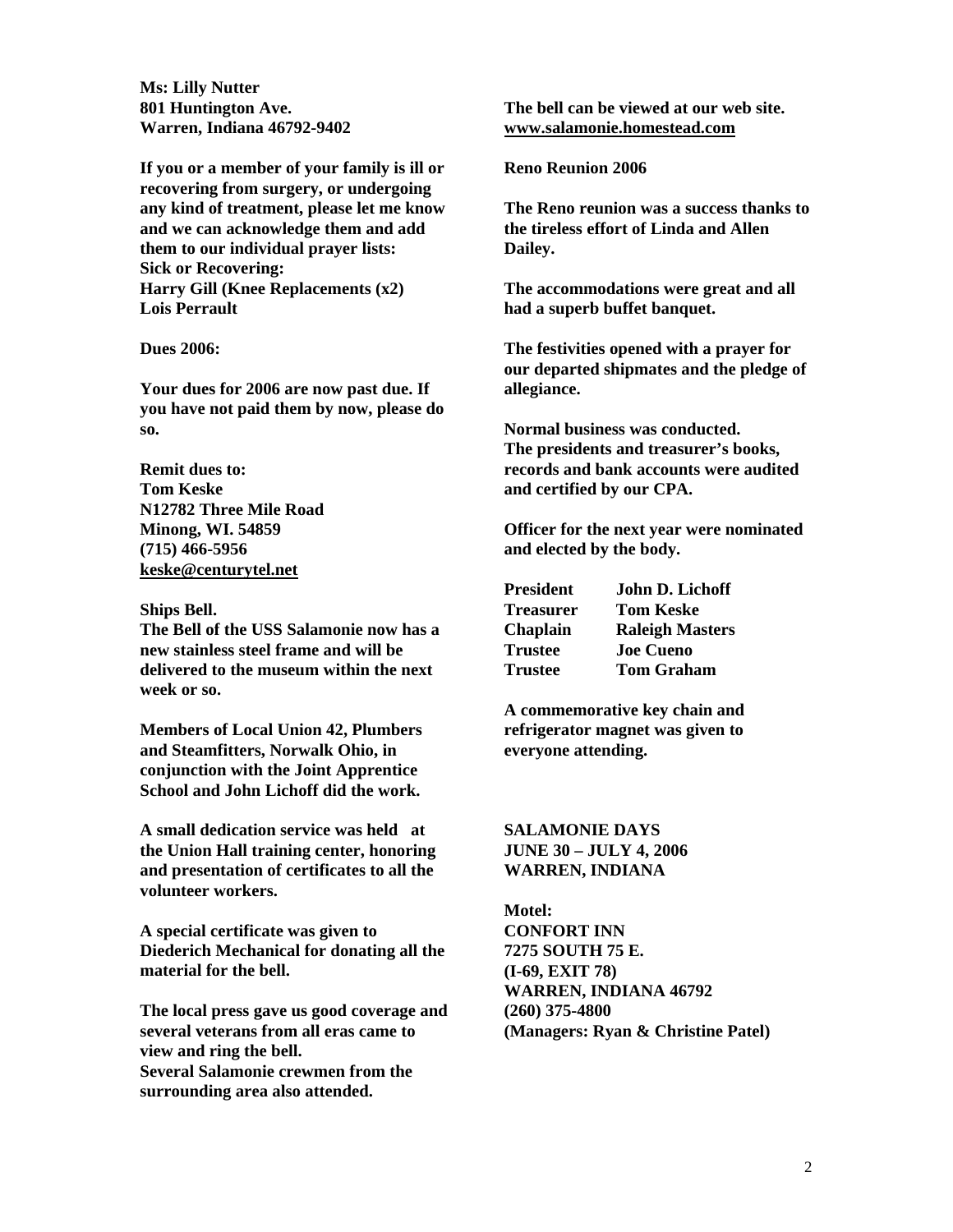**They have a real nice continental breakfast for all guests.** 

**There is also a very nice indoor pool and Jacuzzi hot tub for all guests.** 

**Make sure you tell the motel that you are with the USS Salamonie group when you make your reservations.** 

**I have a block of rooms reserved in our name.** 

**The block of rooms are reserved until June 17, 2006.** 

**We will have a hospitality room at the motel and it will be open while we are there.** 

**It will be held in the USS Salamonie Meeting Room. (They named this room after us)** 

**JUNE 30, 2006 WILL BE THE PARADE. (FRIDAY AFTERNOON)** 

**We will have a float for all to ride on.** 

**July 1, 2006, will be a cookout (noon) for the public and crew at the Knight-Bergman Civic Center with members of the Salamonie manning the grills under the auspices of Chief George Perrault.** 

**July 1, 2006 (Banquet)** 

**We will have an evening catered banquet meal for the USS Salamonie crew and their families at the Knight-Bergman Civic Center meeting room. There will be a minimal cost for this meal. (If the meal is anything like last years, all I can say is MAGNIFICENT)** 

**If you are planning to attend this year's festivity, please RSVP me ASAP so that we can have some kind of head count for the banquet for Saturday night. The caterer needs to know how much to prepare.** 

**The museum will be open all day for all to visit and view all items. Ft. Wayne is the nearest airport. It is approximately 26 miles and you can rent a car there if needed.** 

**If you are coming by plane or bus and you let us know in "PLENTY" of time, we will try to make arrangements to pick you up if needed, or if at all possible. (Ft. Wayne only)** 

**If you are flying into Indianapolis, then you are approximately 2 hours from Warren.** 

**There is a nice golf course nearby if anyone is interested in bringing his or her clubs.** 

**All other activities for the Salamonie Days festival will be announced later.** 

**My wife and I are arriving on Thursday and staying till Sunday.** 

**If any questions, feel free to call or e-mail me.** 

**MILITARY DD-214's are now on line. The National Personnel Records Center (NPRC) has provided the following website for veterans to gain access to their DD-214s on line:** 

#### **<http://vetrecsarchives.gov/>**

**Military veterans and the next of kin of deceased former military members may now use a new online military personnel records system to request documents.** 

**John. D. Lichoff 14 Morley Drive Norwalk, Ohio 44857 (419) 668-8666 [JLICHOFF@NEO.RR.COM](mailto:JLICHOFF@NEO.RR.COM)**